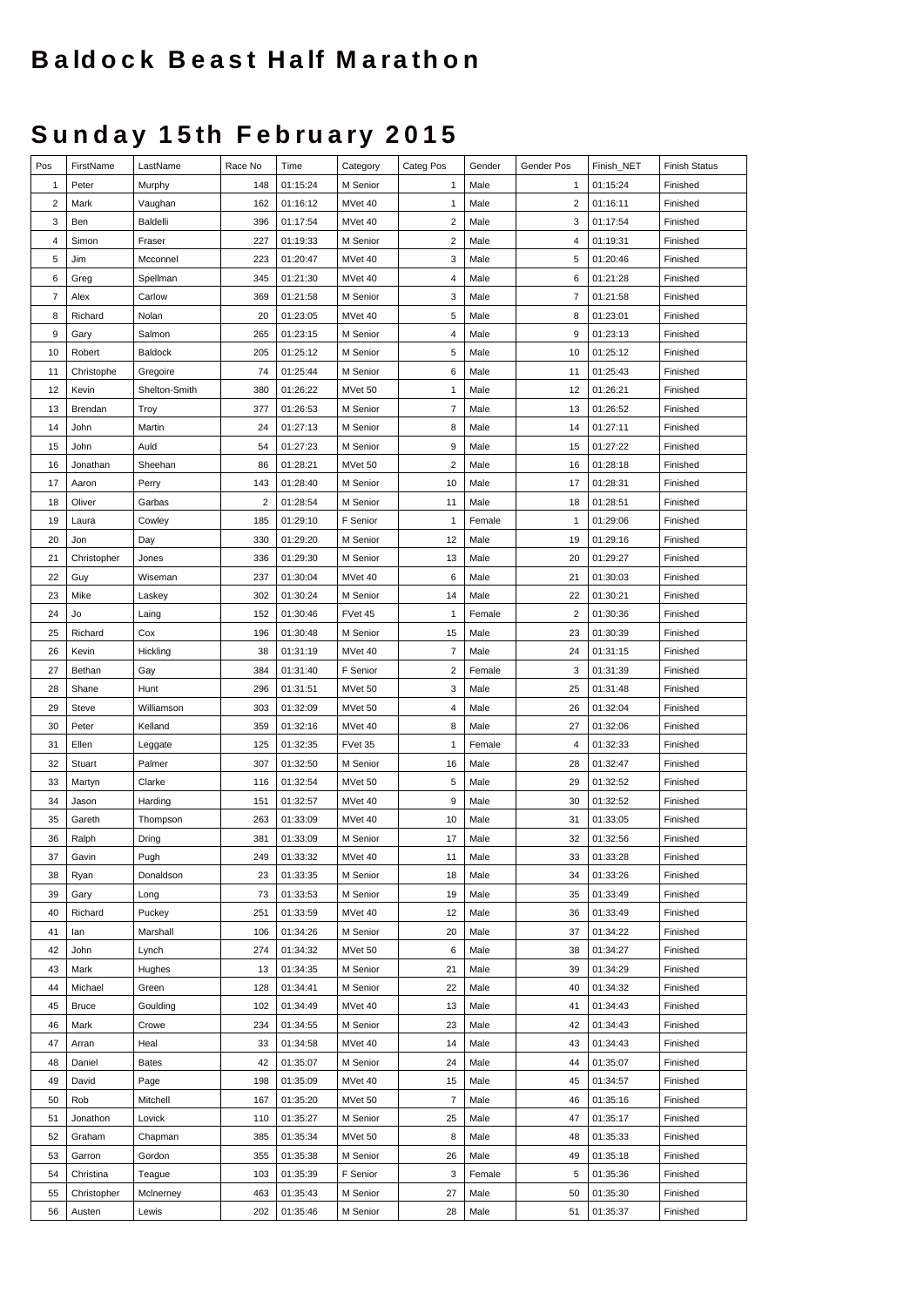| 57  | Mark        | Cook              | 34  | 01:35:53 | MVet 50  | 9                       | Male   | 52             | 01:35:46 | Finished |
|-----|-------------|-------------------|-----|----------|----------|-------------------------|--------|----------------|----------|----------|
| 58  | Cendrine    | <b>Strevens</b>   | 267 | 01:35:59 | FVet 45  | $\overline{\mathbf{c}}$ | Female | 6              | 01:35:52 | Finished |
| 59  | Chris       | Fry               | 338 | 01:36:13 | M Senior | 29                      | Male   | 53             | 01:36:11 | Finished |
| 60  | <b>Nick</b> | Fee               | 192 | 01:36:15 | MVet 40  | 16                      | Male   | 54             | 01:35:57 | Finished |
| 61  | George      | Livingston        | 358 | 01:36:22 | M Senior | 30                      | Male   | 55             | 01:36:21 | Finished |
| 62  | Rob         | Hornby            | 80  | 01:36:56 | M Senior | 31                      | Male   | 56             | 01:36:46 | Finished |
| 63  | Toby        | Allanson          | 193 | 01:36:59 | M Senior | 32                      | Male   | 57             | 01:36:50 | Finished |
|     |             |                   |     |          |          |                         |        |                |          |          |
| 64  | David       | Coker             | 246 | 01:37:02 | MVet 50  | 10                      | Male   | 58             | 01:36:47 | Finished |
| 65  | Richard     | Stanley           | 341 | 01:37:11 | MVet 40  | 17                      | Male   | 59             | 01:36:56 | Finished |
| 66  | Paula       | Holm              | 281 | 01:37:14 | FVet 35  | $\overline{2}$          | Female | $\overline{7}$ | 01:37:04 | Finished |
| 67  | Nigel       | Cavill            | 83  | 01:37:17 | MVet 40  | 18                      | Male   | 60             | 01:37:08 | Finished |
| 68  | Gordon      | Ray               | 339 | 01:37:27 | M Senior | 33                      | Male   | 61             | 01:37:20 | Finished |
| 69  | Chris       | <b>Stokes</b>     | 366 | 01:37:28 | M Senior | 34                      | Male   | 62             | 01:37:22 | Finished |
| 70  | Martin      | Hickling          | 53  | 01:37:32 | M Senior | 35                      | Male   | 63             | 01:37:21 | Finished |
| 71  | James       | Runham            | 379 | 01:37:37 | M Senior | 36                      | Male   | 64             | 01:37:25 | Finished |
| 72  | Jessica     | Anstee            | 95  | 01:37:39 | F Senior | 4                       | Female | 8              | 01:37:24 | Finished |
| 73  | Patrick     | Geary             | 210 | 01:37:46 | M Senior | 37                      | Male   | 65             | 01:37:33 | Finished |
| 74  | Robin       | Berry             | 3   | 01:37:50 | M Senior | 38                      | Male   | 66             | 01:37:45 | Finished |
| 75  | Martin      | Gorvett           | 67  | 01:37:51 | MVet 40  | 19                      | Male   | 67             | 01:37:27 | Finished |
| 76  | Paul        | Whyte             | 370 | 01:37:52 | M Senior | 39                      | Male   | 68             | 01:37:27 | Finished |
| 77  | John        | English           | 300 | 01:37:57 | MVet 50  | 11                      | Male   | 69             | 01:37:47 | Finished |
| 78  | Martijn     | Offenberg         | 230 | 01:38:11 | MVet 40  | 20                      | Male   | 70             | 01:38:00 | Finished |
|     |             |                   |     |          |          |                         |        |                |          |          |
| 79  | David       | Sabey             | 266 | 01:38:16 | MVet 40  | 21                      | Male   | 71             | 01:37:59 | Finished |
| 80  | lain        | Amis              | 390 | 01:38:17 | M Senior | 40                      | Male   | 72             | 01:37:42 | Finished |
| 81  | Richard     | Sell              | 277 | 01:38:20 | MVet 40  | 22                      | Male   | 73             | 01:38:08 | Finished |
| 82  | Neil        | Simcock           | 62  | 01:38:23 | M Senior | 41                      | Male   | 74             | 01:38:11 | Finished |
| 83  | Angharad    | Smith             | 352 | 01:38:26 | FVet 35  | 3                       | Female | 9              | 01:38:00 | Finished |
| 84  | Jonathan    | Pritchard-Barrett | 322 | 01:38:55 | MVet 40  | 23                      | Male   | 75             | 01:38:47 | Finished |
| 85  | Steven      | Tracey            | 124 | 01:39:00 | MVet 40  | 24                      | Male   | 76             | 01:38:54 | Finished |
| 86  | Chris       | Dyke              | 332 | 01:40:10 | MVet 40  | 25                      | Male   | 77             | 01:40:03 | Finished |
| 87  | Pete        | Shapland          | 137 | 01:40:14 | MVet 40  | 26                      | Male   | 78             | 01:40:00 | Finished |
| 88  | Andrew      | Golding           | 168 | 01:40:18 | MVet 40  | 27                      | Male   | 79             | 01:40:13 | Finished |
| 89  | Kelvin      | Smith             | 242 | 01:40:37 | MVet 60  | $\mathbf{1}$            | Male   | 80             | 01:40:31 | Finished |
| 90  | Tony        | Hadnutt           | 212 | 01:40:44 | MVet 40  | 28                      | Male   | 81             | 01:40:25 | Finished |
| 91  | Andrew      | <b>Brockhurst</b> | 256 | 01:40:44 | MVet 40  | 29                      | Male   | 82             | 01:40:25 | Finished |
| 92  | Paul        | Knight            | 18  | 01:40:49 | MVet 40  | 30                      | Male   | 83             | 01:40:46 | Finished |
| 93  | Michael     | <b>Byrne</b>      | 360 | 01:40:49 | M Senior | 42                      | Male   | 84             | 01:40:21 | Finished |
| 94  | Andrew      | Springett         | 323 | 01:40:51 | M Senior | 43                      | Male   | 85             | 01:40:40 | Finished |
| 95  | Philip      |                   | 149 |          | MVet 40  |                         | Male   | 86             | 01:40:41 | Finished |
|     |             | Bacon             |     | 01:40:59 |          | 31                      |        |                |          |          |
| 96  | Lindsay     | Porter            | 153 | 01:41:03 | F Senior | 5                       | Female | 10             | 01:40:55 | Finished |
| 97  | Samantha    | Giddings          | 189 | 01:41:16 | F Senior | 6                       | Female | 11             | 01:40:36 | Finished |
| 98  | Peter       | Charles           | 346 | 01:41:42 | MVet 40  | 32                      | Male   | 87             | 01:41:02 | Finished |
| 99  | Kevin       | Hope              | 314 | 01:41:45 | MVet 40  | 33                      | Male   | 88             | 01:41:28 | Finished |
| 100 | Dean        | Longman           | 206 | 01:41:57 | M Senior | 44                      | Male   | 89             | 01:41:48 | Finished |
| 101 | Trevor      | Collett           | 21  | 01:42:05 | MVet 40  | 34                      | Male   | 90             | 01:41:58 | Finished |
| 102 | Richard     | Fine              | 389 | 01:42:26 | M Senior | 45                      | Male   | 91             | 01:42:20 | Finished |
| 103 | Mark        | Billington        | 41  | 01:42:52 | MVet 50  | 12                      | Male   | 92             | 01:42:37 | Finished |
| 104 | Matt        | Payton            | 279 | 01:42:59 | MVet 40  | 35                      | Male   | 93             | 01:42:50 | Finished |
| 105 | Paul        | Maguire           | 141 | 01:43:14 | MVet 40  | 36                      | Male   | 94             | 01:43:02 | Finished |
| 106 | Barry       | West              | 85  | 01:43:32 | M Senior | 46                      | Male   | 95             | 01:43:19 | Finished |
| 107 | Charles     | Garbett           | 328 | 01:43:42 | MVet 50  | 13                      | Male   | 96             | 01:43:30 | Finished |
| 108 | Deborah     | Fordham           | 275 | 01:43:45 | FVet 35  | 4                       | Female | 12             | 01:43:23 | Finished |
| 109 | James       | De Uphaugh        | 76  | 01:43:51 | MVet 40  | 37                      | Male   | 97             | 01:43:40 | Finished |
| 110 | Chris       | Large             | 161 | 01:43:51 | M Senior | 47                      | Male   | 98             | 01:43:28 | Finished |
| 111 | Craig       | Leitch            | 82  | 01:43:52 | M Senior | 48                      | Male   | 99             | 01:43:31 | Finished |
|     |             |                   |     |          |          |                         |        |                |          |          |
| 112 | Jon         | Warwick           | 331 | 01:43:55 | M Senior | 49                      | Male   | 100            | 01:43:47 | Finished |
| 113 | Mark        | Wood              | 122 | 01:43:59 | M Senior | 50                      | Male   | 101            | 01:43:37 | Finished |
| 114 | Nicole      | Southon           | 107 | 01:44:07 | F Senior | $\overline{7}$          | Female | 13             | 01:43:48 | Finished |
| 115 | Kris        | Pringle           | 170 | 01:44:14 | M Senior | 51                      | Male   | 102            | 01:43:54 | Finished |
| 116 | Lee         | Hayes             | 272 | 01:44:25 | MVet 40  | 38                      | Male   | 103            | 01:44:02 | Finished |
| 117 | David       | Hamill            | 217 | 01:44:49 | MVet 40  | 39                      | Male   | 104            | 01:44:35 | Finished |
| 118 | Lee         | Eastoe            | 150 | 01:44:50 | M Senior | 52                      | Male   | 105            | 01:44:42 | Finished |
| 119 | Jenny       | Cotter            | 61  | 01:45:02 | FVet 35  | 5                       | Female | 14             | 01:44:51 | Finished |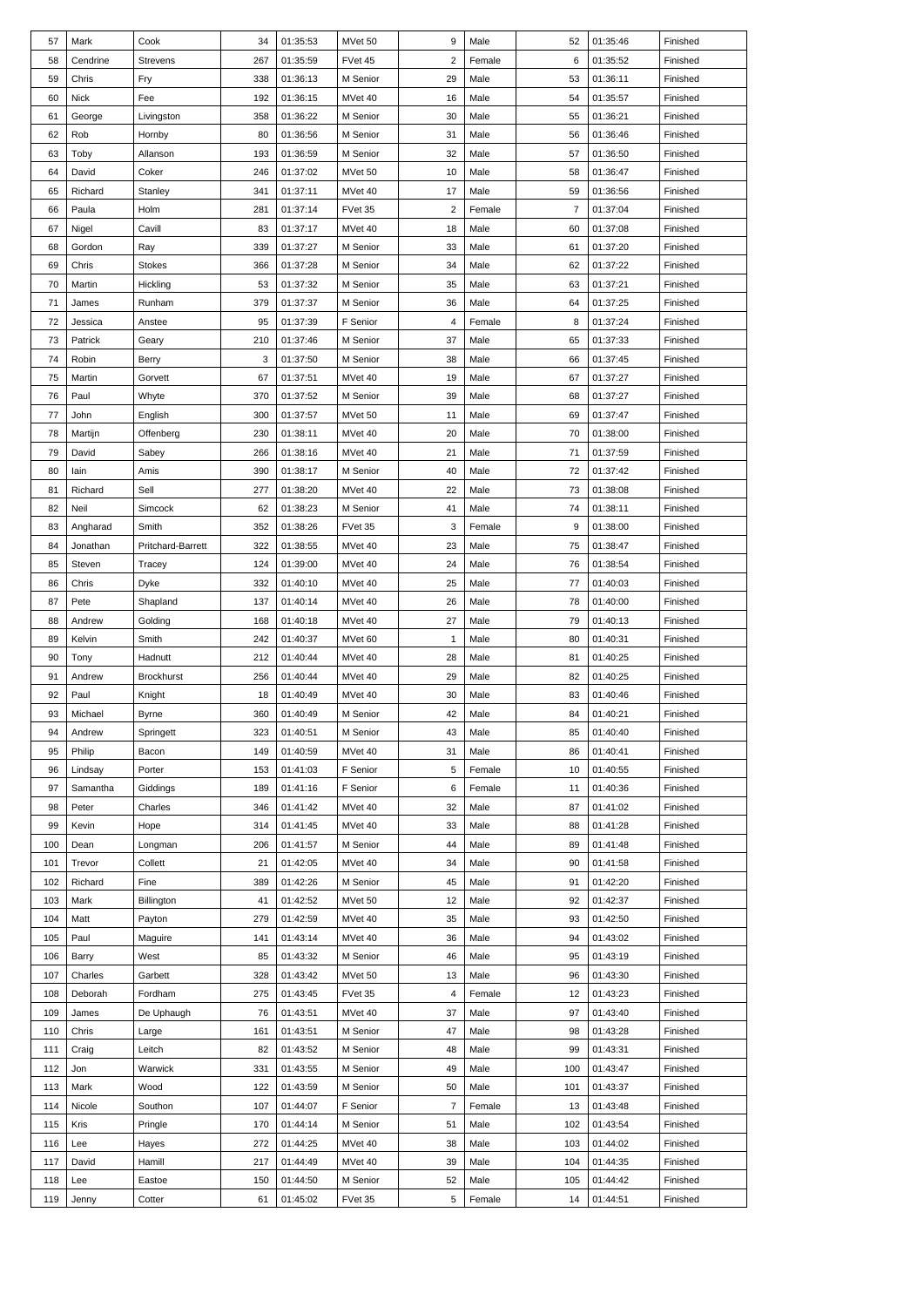| 120 | Guy         | Marshall      | 280            | 01:45:08 | M Senior | 53             | Male   | 106 | 01:44:46 | Finished |
|-----|-------------|---------------|----------------|----------|----------|----------------|--------|-----|----------|----------|
| 121 | John        | Seaman        | 337            | 01:45:16 | M Senior | 54             | Male   | 107 | 01:44:59 | Finished |
| 122 | Thomas      | Darby         | 382            | 01:45:42 | M Senior | 55             | Male   | 108 | 01:45:24 | Finished |
| 123 | John        | Waters        | 278            | 01:46:21 | MVet 40  | 40             | Male   | 109 | 01:45:54 | Finished |
| 124 | Kevin       | Grice         | 164            | 01:46:22 | MVet 40  | 41             | Male   | 110 | 01:45:55 | Finished |
| 125 |             |               | 285            | 01:46:41 | M Senior | 56             | Male   | 111 | 01:46:30 | Finished |
|     | James       | Mcguire       |                |          |          |                |        |     |          |          |
| 126 | Steve       | Semple        | 365            | 01:46:45 | M Senior | 57             | Male   | 112 | 01:46:38 | Finished |
| 127 | Chris       | Cripps        | 383            | 01:46:53 | M Senior | 58             | Male   | 113 | 01:46:40 | Finished |
| 128 | Brian       | De'ath        | 177            | 01:46:56 | MVet 40  | 42             | Male   | 114 | 01:46:38 | Finished |
| 129 | lan         | Peart         | 191            | 01:46:56 | MVet 40  | 43             | Male   | 115 | 01:46:38 | Finished |
| 130 | Daniel      | Warne-Holland | 222            | 01:47:03 | M Senior | 59             | Male   | 116 | 01:46:39 | Finished |
| 131 | Craig       | Nelson        | 286            | 01:47:08 | MVet 50  | 14             | Male   | 117 | 01:46:37 | Finished |
| 132 | Chris       | Manning       | 401            | 01:47:11 | M Senior | 60             | Male   | 118 | 01:46:46 | Finished |
| 133 | Jo          | Summers       | 184            | 01:47:26 | FVet 45  | 3              | Female | 15  | 01:46:51 | Finished |
| 134 | Sean        | Flynn         | 165            | 01:47:30 | MVet 50  | 15             | Male   | 119 | 01:47:08 | Finished |
| 135 | Ben         | Cannon        | 312            | 01:47:37 | MVet 40  | 44             | Male   | 120 | 01:47:30 | Finished |
| 136 | Jennifer    | Bater         | 310            | 01:47:41 | F Senior | 8              | Female | 16  | 01:47:13 | Finished |
| 137 | Stewart     | Leader        | 378            | 01:47:41 | MVet 40  | 45             | Male   | 121 | 01:47:16 | Finished |
| 138 | Michael     | Hessey        | 357            | 01:47:43 | MVet 40  | 46             | Male   | 122 | 01:47:21 | Finished |
| 139 | Craig       | Rouse         | 120            | 01:47:46 | M Senior | 61             | Male   | 123 | 01:47:05 | Finished |
| 140 | Nicholas    | Kirby         | 15             | 01:48:20 | MVet 40  | 47             | Male   | 124 | 01:47:44 | Finished |
|     |             |               |                |          |          |                |        |     |          |          |
| 141 | Sam         | Potter        | 258            | 01:48:23 | M Senior | 62             | Male   | 125 | 01:48:07 | Finished |
| 142 | David       | Hills         | 160            | 01:48:25 | MVet 40  | 48             | Male   | 126 | 01:48:09 | Finished |
| 143 | Dan         | Mallett       | 273            | 01:48:28 | M Senior | 63             | Male   | 127 | 01:47:51 | Finished |
| 144 | Jonathan    | Stow          | 129            | 01:48:34 | M Senior | 64             | Male   | 128 | 01:47:58 | Finished |
| 145 | Ben         | Stoneman      | 297            | 01:48:39 | M Senior | 65             | Male   | 129 | 01:48:23 | Finished |
| 146 | Gary        | Hall          | 250            | 01:48:44 | M Senior | 66             | Male   | 130 | 01:48:20 | Finished |
| 147 | Douglas     | Waller        | 376            | 01:48:57 | MVet 50  | 16             | Male   | 131 | 01:48:33 | Finished |
| 148 | Philippa    | Haigh         | 374            | 01:49:09 | F Senior | 9              | Female | 17  | 01:48:51 | Finished |
| 149 | Emily       | Smith         | 375            | 01:49:09 | F Senior | 10             | Female | 18  | 01:48:51 | Finished |
| 150 | Lindsay     | Melling       | 29             | 01:49:13 | FVet 35  | 6              | Female | 19  | 01:48:59 | Finished |
| 151 | Verity      | Hague         | 130            | 01:49:28 | F Senior | 11             | Female | 20  | 01:48:53 | Finished |
| 152 | Owain       | Grant         | 270            | 01:49:28 | M Senior | 67             | Male   | 132 | 01:49:11 | Finished |
| 153 | <b>Nick</b> | Rogers        | 308            | 01:49:34 | M Senior | 68             | Male   | 133 | 01:49:12 | Finished |
| 154 | Douglas     | Bell          | 44             | 01:49:44 | MVet 40  | 49             | Male   | 134 | 01:49:21 | Finished |
| 155 | Paul        | Jephcott      | 253            | 01:49:45 | MVet 50  | 17             | Male   | 135 | 01:49:26 | Finished |
| 156 | David       | Cooper        | 320            | 01:49:45 | M Senior | 69             | Male   | 136 | 01:49:14 | Finished |
| 157 | Tim         | Robinson      | 40             | 01:49:53 | MVet 40  | 50             | Male   | 137 | 01:49:34 | Finished |
| 158 | Thomas      | Clements      | $\overline{7}$ | 01:49:57 | MVet 50  | 18             | Male   | 138 | 01:49:47 | Finished |
|     |             |               |                |          |          | 70             |        |     | 01:49:28 |          |
| 159 | Barry       | Gray          | 329            | 01:50:00 | M Senior |                | Male   | 139 |          | Finished |
| 160 | Charlotte   | Gee           | 214            | 01:50:14 | FVet 45  | 4              | Female | 21  |          | Finished |
| 161 | Jinesh      | Adatia        | 298            | 01:50:19 | M Senior | 71             | Male   | 140 | 01:50:06 | Finished |
| 162 | Simon       | Brace         | 126            | 01:50:44 | M Senior | 72             | Male   | 141 | 01:50:03 | Finished |
| 163 | Paul        | Martin        | 226            | 01:50:49 | MVet 60  | $\overline{2}$ | Male   | 142 | 01:50:30 | Finished |
| 164 | Roy         | Milne         | 216            | 01:50:54 | MVet 40  | 51             | Male   | 143 | 01:50:33 | Finished |
| 165 | Tom         | Manchester    | 186            | 01:50:55 | M Senior | 73             | Male   | 144 | 01:50:47 | Finished |
| 166 | Clemmie     | Forrester     | 187            | 01:50:55 | F Senior | 12             | Female | 22  | 01:50:47 | Finished |
| 167 | Chris       | Camps         | 364            | 01:51:15 | M Senior | 74             | Male   | 145 | 01:50:58 | Finished |
| 168 | Kevin       | Barney        | 347            | 01:51:26 | MVet 50  | 19             | Male   | 146 | 01:51:15 | Finished |
| 169 | Anthony     | Groves        | 56             | 01:51:37 | MVet 40  | 52             | Male   | 147 | 01:50:52 | Finished |
| 170 | Tom         | Pateman       | 93             | 01:51:38 | M Senior | 75             | Male   | 148 | 01:51:11 | Finished |
| 171 | Daniel      | Dickson       | 203            | 01:51:38 | M Senior | 76             | Male   | 149 | 01:51:12 | Finished |
| 172 | Colin       | Crichton      | 262            | 01:51:47 | MVet 40  | 53             | Male   | 150 | 01:51:08 | Finished |
| 173 | Keith       | Yexley        | 225            | 01:51:52 | MVet 50  | 20             | Male   | 151 | 01:51:32 | Finished |
| 174 | Lindsay     | Rolerkite     | 114            | 01:51:53 | FVet 45  | 5              | Female | 23  | 01:51:48 | Finished |
| 175 | Rafaele     | Lamour        | 197            | 01:52:13 | FVet 35  | $\overline{7}$ | Female | 24  | 01:51:50 | Finished |
| 176 | Martyn      | Deal          | 316            | 01:52:18 | MVet 50  | 21             | Male   | 152 | 01:52:02 | Finished |
| 177 | Linda       | Aird          | 235            | 01:52:49 | FVet 55  | $\mathbf{1}$   | Female | 25  | 01:52:28 | Finished |
| 178 | Fermin      | Illana        | 334            |          | M Senior | 77             | Male   | 153 | 01:51:22 | Finished |
|     |             |               |                | 01:53:02 |          |                |        |     |          |          |
| 179 | Suzanne     | Mcfarlane     | 333            | 01:53:14 | FVet 35  | 8              | Female | 26  | 01:52:47 | Finished |
| 180 | Nicolas     | Porter        | 65             | 01:53:23 | MVet 50  | 22             | Male   | 154 | 01:53:16 | Finished |
| 181 | Tracy       | Walsh         | 264            | 01:53:28 | FVet 35  | 9              | Female | 27  | 01:52:55 | Finished |
| 182 | Kevin       | Chadwick      | 78             | 01:53:42 | M Senior | 78             | Male   | 155 | 01:53:23 | Finished |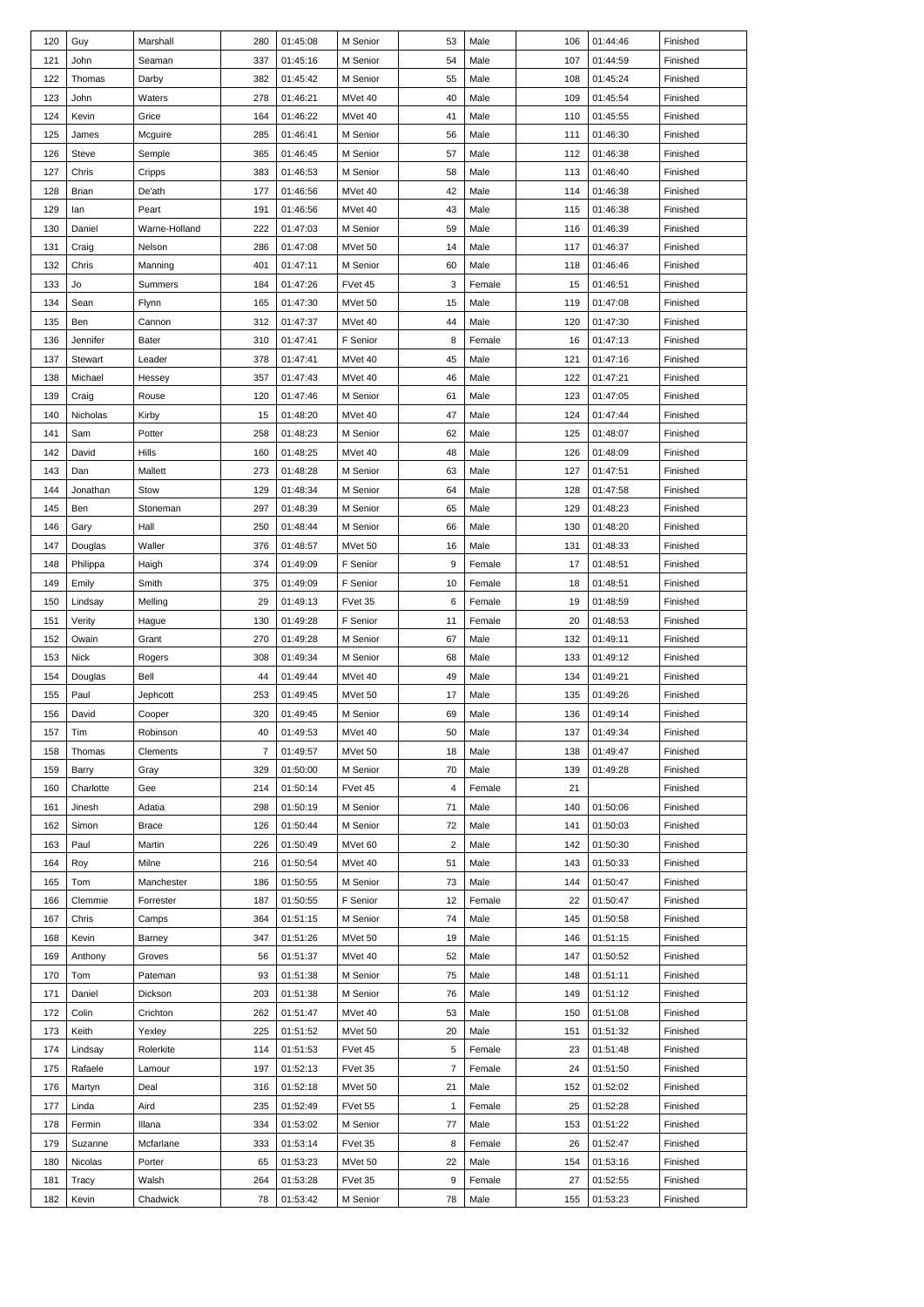| 183 | Keri        | Withers         | 342 | 01:53:42 | FVet 45  | 6              | Female | 28  | 01:53:25 | Finished |
|-----|-------------|-----------------|-----|----------|----------|----------------|--------|-----|----------|----------|
| 184 | Natalie     | Richards-Weller | 393 | 01:53:42 | F Senior | 13             | Female | 29  | 01:53:05 | Finished |
| 185 | Amanda      | Cole            | 304 | 01:53:45 | FVet 35  | 10             | Female | 30  | 01:53:14 | Finished |
| 186 | Edward      | Van Reenen      | 386 | 01:54:05 | M Senior | 79             | Male   | 156 | 01:53:51 | Finished |
| 187 | Pips        | Rudd            | 238 | 01:54:08 | F Senior | 14             | Female | 31  | 01:53:53 | Finished |
| 188 | Lucie       | Gray            | 245 | 01:54:08 | FVet 35  | 11             | Female | 32  | 01:53:37 | Finished |
| 189 | Adam        | Rudd            | 259 | 01:54:08 | M Senior | 80             | Male   | 157 | 01:53:53 | Finished |
|     |             |                 |     |          |          |                |        |     |          |          |
| 190 | Henny Penny | Rudd            | 239 | 01:54:17 | FVet 55  | $\overline{2}$ | Female | 33  | 01:54:04 | Finished |
| 191 | Tom         | Ball            | 283 | 01:54:23 | MVet 40  | 54             | Male   | 158 | 01:54:13 | Finished |
| 192 | Cara        | Costello        | 371 | 01:54:23 | F Senior | 15             | Female | 34  | 01:53:57 | Finished |
| 193 | Gary        | <b>Barnes</b>   | 175 | 01:54:31 | MVet 50  | 23             | Male   | 159 | 01:53:57 | Finished |
| 194 | Dawn        | Parr            | 400 | 01:54:31 | FVet 35  | 12             | Female | 35  | 01:53:57 | Finished |
| 195 | Amanda      | Dionisyou       | 254 | 01:54:33 | FVet 35  | 13             | Female | 36  | 01:54:12 | Finished |
| 196 | Geoffrey    | Perrett         | 255 | 01:54:38 | M Senior | 81             | Male   | 160 | 01:54:08 | Finished |
| 197 | Christopher | Payne           | 293 | 01:54:40 | M Senior | 82             | Male   | 161 | 01:54:23 | Finished |
| 198 | Claire      | English         | 301 | 01:54:53 | FVet 45  | $\overline{7}$ | Female | 37  | 01:54:32 | Finished |
| 199 | Andrew      | Rendell         | 108 | 01:54:55 | MVet 40  | 55             | Male   | 162 | 01:54:34 | Finished |
| 200 | Sebastian   | Hopfensperger   | 204 | 01:54:55 | M Senior | 83             | Male   | 163 | 01:54:37 | Finished |
| 201 | Alex        | Potts           | 269 | 01:54:55 | M Senior | 84             | Male   | 164 | 01:54:42 | Finished |
| 202 | Sharon      | Mccann          | 133 | 01:54:59 | FVet 35  | 14             | Female | 38  | 01:54:37 | Finished |
| 203 |             |                 | 208 | 01:55:02 |          | 85             | Male   |     | 01:54:37 |          |
|     | Stefan      | Watson          |     |          | M Senior |                |        | 165 |          | Finished |
| 204 | Chris       | Doe             | 32  | 01:55:14 | M Senior | 86             | Male   | 166 | 01:54:50 | Finished |
| 205 | Lisa        | Compton         | 30  | 01:55:21 | FVet 45  | 8              | Female | 39  | 01:55:06 | Finished |
| 206 | Brian       | Taylor          | 58  | 01:55:33 | MVet 50  | 24             | Male   | 167 | 01:55:22 | Finished |
| 207 | Claire      | O'sullivan      | 52  | 01:55:34 | FVet 35  | 15             | Female | 40  | 01:55:18 | Finished |
| 208 | David       | Darton          | 99  | 01:55:34 | MVet 50  | 25             | Male   | 168 | 01:55:16 | Finished |
| 209 | Marc        | Verlot          | 145 | 01:55:34 | MVet 50  | 26             | Male   | 169 | 01:54:53 | Finished |
| 210 | Sean        | Carey           | 295 | 01:55:39 | MVet 40  | 56             | Male   | 170 | 01:55:10 | Finished |
| 211 | Naomi       | Rumbold         | 201 | 01:55:41 | FVet 35  | 16             | Female | 41  | 01:55:16 | Finished |
| 212 | Alison      | Gentry          | 236 | 01:55:41 | F Senior | 16             | Female | 42  | 01:55:33 | Finished |
| 213 | Mark        | Edwards         | 257 | 01:55:47 | M Senior | 87             | Male   | 171 | 01:55:28 | Finished |
| 214 | Laura       | Mckay           | 115 | 01:55:52 | FVet 45  | 9              | Female | 43  | 01:55:24 | Finished |
| 215 | Imogen      | Wyatt           | 276 | 01:56:00 | FVet 35  | 17             | Female | 44  | 01:55:36 | Finished |
|     |             |                 |     |          |          |                |        |     |          |          |
| 216 | Stephen     | Platt           | 313 | 01:56:24 | MVet 60  | 3              | Male   | 172 | 01:56:19 | Finished |
| 217 | Luke        | Saxton          | 14  | 01:56:29 | M Senior | 88             | Male   | 173 | 01:55:48 | Finished |
| 218 | Chris       | Griffiths       | 174 | 01:56:49 | MVet 50  | 27             | Male   | 174 | 01:56:37 | Finished |
| 219 | Esther      | Chambers        | 51  | 01:56:50 | FVet 35  | 18             | Female | 45  | 01:56:21 | Finished |
| 220 | Chris       | Weeks           | 344 | 01:57:00 | F Senior | 17             | Female | 46  | 01:56:29 | Finished |
| 221 | Sonja       | Grbavac         | 315 | 01:57:08 | F Senior | 18             | Female | 47  | 01:56:48 | Finished |
| 222 | Scott       | Taber           | 319 | 01:57:15 | M Senior | 89             | Male   | 175 | 01:56:56 | Finished |
| 223 | Jennie      | Fraser          | 388 | 01:57:15 | FVet 35  | 19             | Female | 48  | 01:56:32 | Finished |
| 224 | James       | Godfrey         | 213 | 01:57:23 | MVet 40  | 57             | Male   | 176 | 01:56:57 | Finished |
| 225 | David       | Ives            | 96  | 01:57:24 | MVet 50  | 28             | Male   | 177 | 01:56:57 | Finished |
| 226 | Chris       | Lincoln         | 154 | 01:57:43 | M Senior | 90             | Male   | 178 | 01:57:29 | Finished |
| 227 | Nick        | Wright          | 111 | 01:57:59 | MVet 40  | 58             | Male   | 179 | 01:57:47 | Finished |
| 228 | Rowan       | Savage          | 127 | 01:58:07 | M Senior | 91             | Male   | 180 | 01:58:04 | Finished |
| 229 | Paul        | Mcdonagh        | 132 | 01:58:21 | MVet 40  | 59             | Male   | 181 | 01:57:56 | Finished |
|     |             |                 |     |          |          |                |        |     |          |          |
| 230 | David       | Shea            | 90  | 01:58:27 | M Senior | 92             | Male   | 182 | 01:58:23 | Finished |
| 231 | Adam        | Panter          | 46  | 01:58:38 | MVet 40  | 60             | Male   | 183 | 01:58:22 | Finished |
| 232 | Paul        | Bonnet          | 200 | 01:58:48 | MVet 40  | 61             | Male   | 184 | 01:58:44 | Finished |
| 233 | Theresa     | Warren          | 321 | 01:58:56 | FVet 35  | 20             | Female | 49  | 01:58:32 | Finished |
| 234 | Simon       | Hancock         | 231 | 01:58:57 | M Senior | 93             | Male   | 185 | 01:58:34 | Finished |
| 235 | Adrian      | Priestley       | 335 | 01:58:57 | MVet 40  | 62             | Male   | 186 | 01:58:40 | Finished |
| 236 | Susan       | Foot            | 240 | 01:59:12 | FVet 55  | 3              | Female | 50  | 01:58:36 | Finished |
| 237 | Andrew      | Rock            | 327 | 01:59:16 | MVet 40  | 63             | Male   | 187 | 01:58:46 | Finished |
| 238 | Jonathan    | Clements        | 180 | 01:59:26 | MVet 40  | 64             | Male   | 188 | 01:58:55 | Finished |
| 239 | Sara        | Cardall         | 140 | 01:59:43 | F Senior | 19             | Female | 51  | 01:59:16 | Finished |
| 240 | Nick        | Gill            | 349 | 01:59:48 | M Senior | 94             | Male   | 189 | 01:59:15 | Finished |
| 241 | Colin       | Lea             | 100 | 01:59:55 | MVet 40  | 65             | Male   | 190 | 01:59:39 | Finished |
| 242 | Neil        | Crossley        | 109 | 01:59:59 | M Senior | 95             | Male   | 191 | 01:59:43 | Finished |
|     |             |                 |     |          |          |                |        |     |          |          |
| 243 | Vincent     | Nottidge        | 299 | 02:00:14 | MVet 50  | 29             | Male   | 192 | 01:59:36 | Finished |
| 244 | Simon       | Sanchez Lagos   | 311 | 02:00:27 | M Senior | 96             | Male   | 193 | 01:58:47 | Finished |
| 245 | Karen       | Reed            | 309 | 02:00:29 | FVet 45  | 10             | Female | 52  | 02:00:01 | Finished |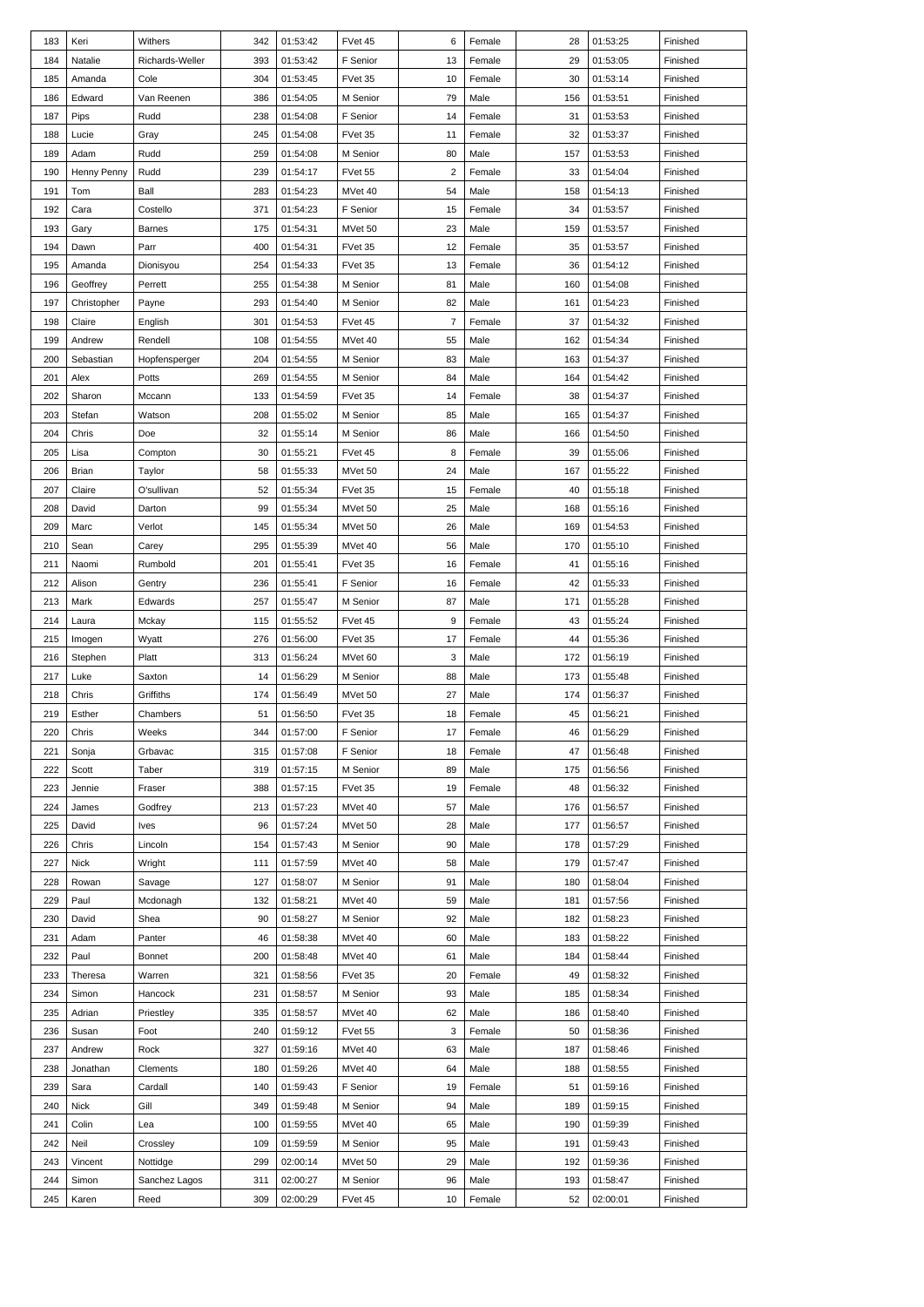| 246 | Melanie     | Thompson        | 144 | 02:00:35 | FVet 45  | 11             | Female | 53  | 02:00:05 | Finished |
|-----|-------------|-----------------|-----|----------|----------|----------------|--------|-----|----------|----------|
| 247 | Simon       | Macdonald       | 395 | 02:00:40 | MVet 50  | 30             | Male   | 194 | 02:00:01 | Finished |
| 248 | Dan         | Griffin         | 166 | 02:00:41 | MVet 50  | 31             | Male   | 195 | 02:00:32 | Finished |
| 249 | Dean        | Draper          | 260 | 02:01:23 | MVet 40  | 66             | Male   | 196 | 02:00:44 | Finished |
| 250 | Paul        | Heath           | 60  | 02:01:57 | MVet 40  | 67             | Male   | 197 | 02:01:43 | Finished |
| 251 |             | Coles           | 49  |          |          | 97             | Male   | 198 |          |          |
|     | Jon         |                 |     | 02:02:01 | M Senior |                |        |     | 02:01:32 | Finished |
| 252 | Susan       | Hall            | 131 | 02:02:06 | FVet 55  | $\overline{4}$ | Female | 54  | 02:01:32 | Finished |
| 253 | Andrew      | Walker          | 289 | 02:02:34 | MVet 40  | 68             | Male   | 199 | 02:02:08 | Finished |
| 254 | Alice       | Rouse           | 121 | 02:03:00 | F Senior | 20             | Female | 55  | 02:02:19 | Finished |
| 255 | Tom         | Hay             | 282 | 02:03:14 | MVet 50  | 32             | Male   | 200 | 02:02:54 | Finished |
| 256 | Jackie      | Popland         | 1   | 02:03:20 | FVet 55  | 5              | Female | 56  | 02:02:49 | Finished |
| 257 | Stephen     | Atkins          | 221 | 02:03:32 | MVet 60  | $\overline{4}$ | Male   | 201 | 02:03:03 | Finished |
| 258 | Jane        | Noble           | 159 | 02:03:43 | FVet 45  | 12             | Female | 57  | 02:03:17 | Finished |
| 259 | Bethany     | Dempsey         | 363 | 02:03:56 | FVet 35  | 21             | Female | 58  | 02:03:21 | Finished |
| 260 | Andrew      | Green           | 50  | 02:03:57 | MVet 40  | 69             | Male   | 202 | 02:03:41 | Finished |
| 261 | Geoff       | Hickmer         | 399 | 02:04:02 | MVet 60  | $\sqrt{5}$     | Male   | 203 | 02:03:54 | Finished |
| 262 | Graeme      | Laroche         | 6   | 02:04:14 | M Senior | 98             | Male   | 204 | 02:03:27 | Finished |
| 263 | Beryl       | De Smedt        | 26  | 02:05:45 | FVet 45  | 13             | Female | 59  | 02:05:23 | Finished |
| 264 | Gavin       | Storey          | 392 | 02:05:48 | MVet 40  | 70             | Male   | 205 | 02:05:10 | Finished |
| 265 | Roderick    | Elder           | 402 | 02:06:22 | MVet 50  | 33             | Male   | 206 | 02:05:59 | Finished |
|     |             |                 |     | 02:06:25 |          |                |        |     |          |          |
| 266 | Nathan      | Hanks           | 47  |          | M Senior | 99             | Male   | 207 | 02:05:57 | Finished |
| 267 | Kathryn     | Taylor          | 391 | 02:06:31 | FVet 35  | 22             | Female | 60  | 02:05:56 | Finished |
| 268 | Philip      | Kojcinovic      | 398 | 02:06:32 | MVet 50  | 34             | Male   | 208 | 02:05:47 | Finished |
| 269 | Russell     | Farrer          | 351 | 02:06:59 | M Senior | 100            | Male   | 209 | 02:06:30 | Finished |
| 270 | Emma        | Elstone         | 372 | 02:07:06 | FVet 35  | 23             | Female | 61  | 02:06:40 | Finished |
| 271 | David       | Prudames        | 88  | 02:07:33 | M Senior | 101            | Male   | 210 | 02:07:04 | Finished |
| 272 | Phillip     | <b>Bracken</b>  | 373 | 02:07:50 | MVet 40  | 71             | Male   | 211 | 02:07:19 | Finished |
| 273 | Sophia      | Stylianou       | 182 | 02:07:51 | FVet 35  | 24             | Female | 62  | 02:07:27 | Finished |
| 274 | Mark        | Tulley          | 290 | 02:07:52 | M Senior | 102            | Male   | 212 | 02:07:20 | Finished |
| 275 | Dean        | Woodock-Davis   | 325 | 02:07:53 | MVet 40  | 72             | Male   | 213 | 02:07:18 | Finished |
| 276 | James       | Shea            | 89  | 02:07:55 | MVet 40  | 73             | Male   | 214 | 02:07:51 | Finished |
| 277 | Danny       | Shea            | 91  | 02:07:55 | MVet 40  | 74             | Male   | 215 | 02:07:51 | Finished |
| 278 | Paul        | Falco           | 324 | 02:08:03 | MVet 40  | 75             | Male   | 216 | 02:07:28 | Finished |
| 279 | Michael     |                 | 354 | 02:08:03 |          | 103            | Male   | 217 | 02:07:57 |          |
|     |             | Beer            |     |          | M Senior |                |        |     |          | Finished |
| 280 | Richard     | Leigh           | 55  | 02:08:41 | MVet 40  | 76             | Male   | 218 | 02:08:04 | Finished |
| 281 | Lee         | Crawford        | 72  | 02:08:46 | M Senior | 104            | Male   | 219 | 02:08:09 | Finished |
| 282 | David       | Maher           | 294 | 02:08:55 | MVet 40  | 77             | Male   | 220 | 02:08:26 | Finished |
| 283 | Stuart      | Metselaar       | 397 | 02:09:25 | MVet 50  | 35             | Male   | 221 | 02:09:05 | Finished |
| 284 | Javier      | Iglesia         | 317 | 02:09:33 | M Senior | 105            | Male   | 222 | 02:07:51 | Finished |
| 285 | Jose Luis   | Calvo           | 318 | 02:09:33 | M Senior | 106            | Male   | 223 | 02:07:51 | Finished |
| 286 | Louise      | Gartside        | 244 | 02:09:41 | FVet 35  | 25             | Female | 63  | 02:08:59 | Finished |
| 287 | Ros         | Whiffen         | 361 | 02:10:56 | M Senior | 107            | Male   | 224 | 02:10:22 | Finished |
| 288 | Brian       | Bailey          | 348 | 02:11:03 | MVet 60  | 6              | Male   | 225 | 02:10:30 | Finished |
| 289 | Sheila      | Wright          | 12  | 02:11:22 | FVet 55  | 6              | Female | 64  | 02:11:20 | Finished |
| 290 | Victoria    | Medley-Bowering | 171 | 02:11:31 | FVet 35  | 26             | Female | 65  | 02:10:47 | Finished |
| 291 | Mark        | Hughes          | 19  | 02:12:23 | M Senior | 108            | Male   | 226 | 02:12:18 | Finished |
| 292 | Nck         | Coker           | 16  | 02:12:42 | M Senior | 109            | Male   | 227 | 02:12:24 | Finished |
| 293 | Anna        | Dawson          | 27  | 02:13:01 | FVet 35  | 27             | Female | 66  | 02:12:27 | Finished |
| 294 | Mario       | May             | 247 | 02:13:20 | MVet 50  | 36             | Male   | 228 | 02:12:42 | Finished |
| 295 | Frances     | Cooke           | 353 |          | FVet 55  | $\overline{7}$ | Female | 67  | 02:14:59 | Finished |
|     |             |                 |     | 02:15:16 |          |                |        |     |          |          |
| 296 | Alison      | Aspinwall       | 305 | 02:15:38 | FVet 35  | 28             | Female | 68  | 02:15:08 | Finished |
| 297 | Tyler       | Dungey          | 163 | 02:16:15 | M Senior | 110            | Male   | 229 | 02:15:46 | Finished |
| 298 | Justine     | Fraser          | 104 | 02:16:42 | F Senior | 21             | Female | 69  | 02:16:03 | Finished |
| 299 | Liz         | Cottee          | 105 | 02:16:42 | F Senior | 22             | Female | 70  | 02:16:03 | Finished |
| 300 | Christopher | Parr            | 31  | 02:16:56 | MVet 40  | 78             | Male   | 230 | 02:16:31 | Finished |
| 301 | Jonathan    | Fuller          | 229 | 02:17:14 | M Senior | 111            | Male   | 231 | 02:16:42 | Finished |
| 302 | Francis     | Tomlinson       | 350 | 02:18:10 | MVet 60  | $\overline{7}$ | Male   | 232 | 02:17:41 | Finished |
| 303 | Mark        | Aspinwall       | 306 | 02:18:22 | MVet 40  | 79             | Male   | 233 | 02:17:52 | Finished |
| 304 | Peter       | Logan           | 211 | 02:19:06 | MVet 50  | 37             | Male   | 234 | 02:18:29 | Finished |
| 305 | Hollyann    | Holdsworth      | 228 | 02:19:28 | F Senior | 23             | Female | 71  | 02:18:56 | Finished |
| 306 | Alison      | Banks           | 252 | 02:19:34 | FVet 35  | 29             | Female | 72  | 02:18:57 | Finished |
| 307 | Debbie      | Lowther         | 87  | 02:20:32 | FVet 45  | 14             | Female | 73  | 02:19:49 | Finished |
|     |             |                 |     |          |          |                |        |     |          |          |
| 308 | John        | Coling          | 340 | 02:21:20 | M Senior | 112            | Male   | 235 | 02:20:55 | Finished |